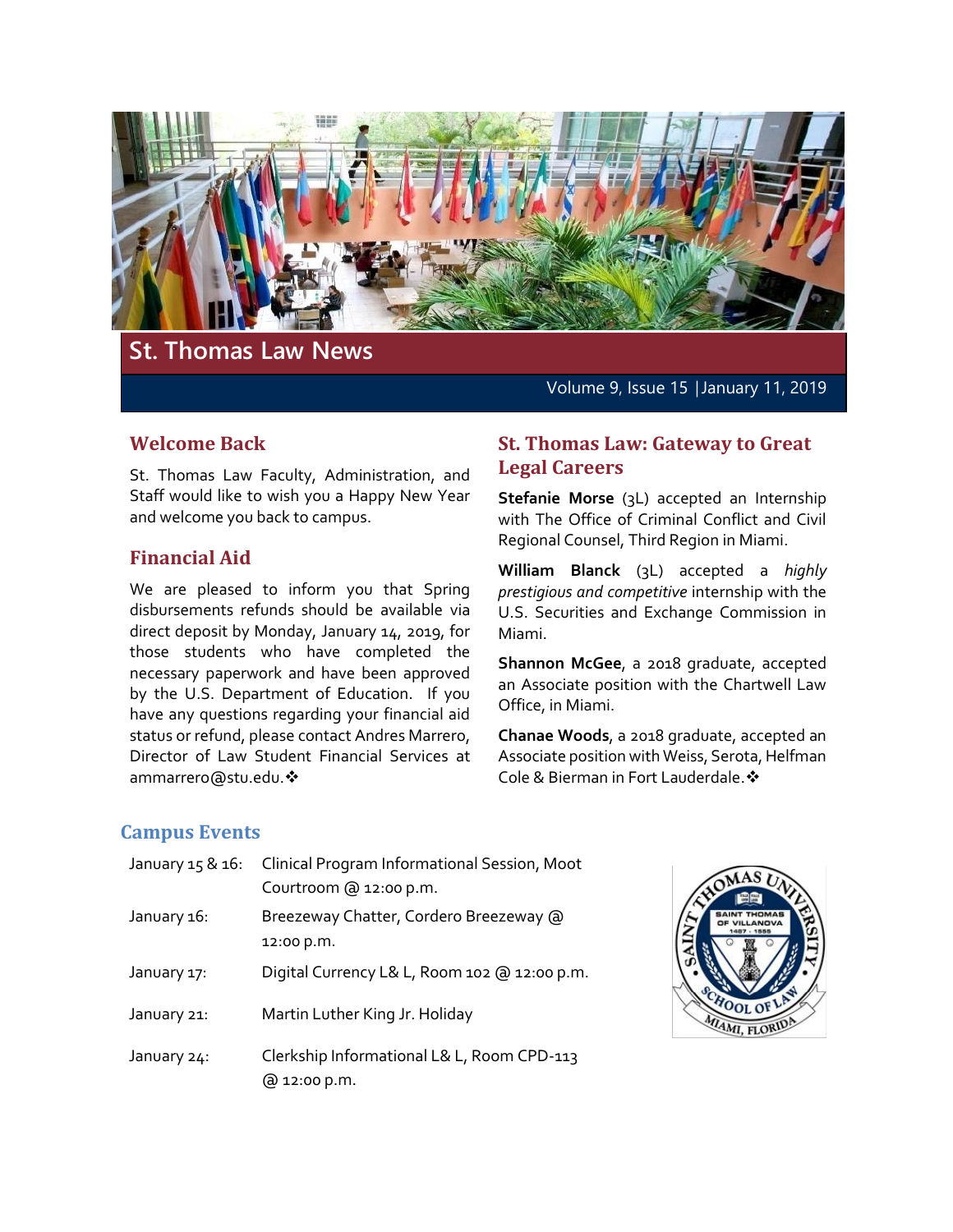# **St. Thomas Law Immigration Clinic**

Law students in the Immigration Clinic under the guidance of Professor **Michael Vastine**, and support from **Yanick Laroche**, Immigration Coordinator, worked tirelessly, representing indigent individuals who are in removal proceedings before the Immigration Court and the Board of Immigration Appeals. In the clinic, the students conduct all aspects of client representation, from client intake and case development to representation in all hearings, compilation and submission of all evidence, examination of witnesses (including experts where required), and all oral and closing arguments. Some recent examples of how students provide valuable assistance are illustrated in the following cases.

**Susan Papagikos** (3L) and **Patrick McKenna** (2L) successfully represented a detained U.S. Permanent Resident who faced deportation. Susan and Patrick sought relief highlighting the client's good moral character throughout the years, his positive work history, and by contrasting the life he would face if he were deported back to Cuba. The Judge agreed with the student litigants and cancelled the removal application and the client was released from detention.

**Valerie Zeppilli** (3L) and **Paul Schoenberger** (3L) were challenged with a cancellation of removal case with the client detained in Moore Haven, Florida, and the court hearings at the immigration court within the Krome detention center. The student litigants were able to highlight positive aspects of their client's life, juxtaposing her relationship with her family and strong work history with her legal transgressions. Valerie and Paul submitted over thirty exhibits and were able to convince the Immigration Judge. Their client was reunited with her daughter and grandson, shortly thereafter.

**Jessica Dessources-Augustin** (2L) and **Ana Gracia** (3L) won a challenging appeal based on allegations that their client had committed a "crime of violence" that triggered automatic deportation without eligibility for any discretionary judicial relief. They argued that the law was applied incorrectly by the Immigration Judge and that the intervening decision of the U.S. Supreme Court in *Sessions v. Dimaya*, 138 S. Ct. 1204 (2018), confirmed their legal theory. A three-member panel of the Board of Immigration Appeals agreed and terminated removal proceedings for their long-detained client, preventing him from being deported to Haiti.

**Nathalia Lozano** (3L) and **Alexsandra Simoes** (3L) won a preliminary hearing for their client. Their argument turned on the application of the highly technical "categorical approach," that arises in the federal sentencing and immigration contexts. Nathalia and Alexsandra argued that the Florida statutes at issue were categorically broader, than the federal standard that caused deportability, and thus, a violation of either statute could not be a basis for removing a resident ("green card holder") from the United States. The judge agreed and ordered the government to attempt to overcome these arguments and meet its burden of proof in formal briefs.

**Otto Ruiz Frantzen** (3L) and **Vanessa Baez** (3L) prevailed on a challenging cancellation of removal case, in the detained setting, which involved a client's criminal history that was intertwined with his homelessness, mental illness and addiction. Ultimately, they convinced the judge that the client merited a second chance.

The Immigration Clinic demonstrates how our law students are having an impact in the real world to help clients with no other voice. ❖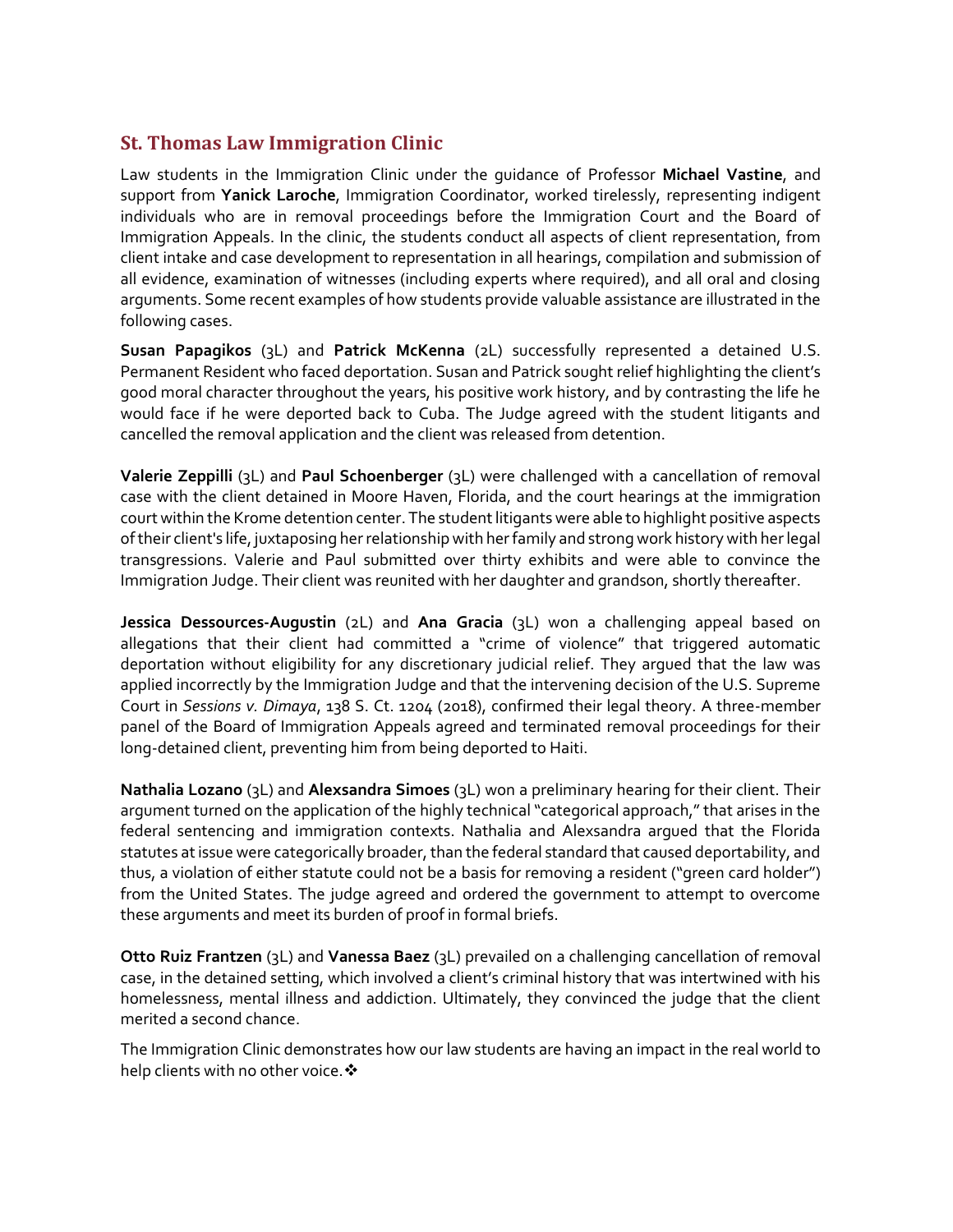# **LL.M./J.S.D. Students Participate in International Law Conference**

On November 15-16, 2018, a delegation of LL.M. and J.S.D. students of the Intercultural Human Rights program attended the Conference on *European Union and the Americas: An Inclusive and Encompassing Relationship* organized by the Delegation of the European Union to the United States and held in premises of Greenberg Traurig in downtown Miami. In this two-day conference the European Union and leading stakeholders from throughout South Florida, Latin America and the Caribbean discussed cooperative approaches and shared challenges on a number of important issues



including the promotion of democratic and transparent elections, disaster preparedness and responses in the face of climate change, human rights and the rule of law, as well as economic and trade partnerships. Each panel was followed by lively discussion between the panelists and those in attendance.

The participation in the international law conference was *by invitation only* and Professor **Roza Pati** made our students' participation possible through her cooperation with the European Union representatives. The STU delegation was delighted to have had the opportunity to attend in this exclusive conference and learn from the experience of experts on the many facets of the relations between the EU and the Americas. **Constanza Carlone**, LL.M. student hailing from Italy said "*I was very interested in learning about the progress in Latin America regarding economic growth, but also about human rights violations as a consequence of abuses of power in certain countries such as Venezuela, and Honduras*." **Digdem Ameseder**, LL.M. student from Austria, shared that "*It was a very interesting and broad conference with esteemed panelists bringing their distinctive perspectives. I enjoyed learning about the EU and the Americas*' cooperation in different fields and following the engaging discussions." **Liza Smoker**, LL.M. student from the U.S. remarked that "*The conference provided an excellent forum for discussion of cooperative approaches to shared challenges*."

#### **New Member's of the** *St. Thomas Law Review*

The following students are new members of the *St. Thomas Law Review*: **Liaran Aleman**, **Jessica Alvarez**, **Crhistian Batallas**, **Andrew Bratslavsky**, **Shameequa Buxton**, **Lauren Cabrera**, **Marielys Concepcion**, **Marcus Davide**, **Carolina Del Campo**, **Jennifer Francisco**, **Heidy Gonzalez**, **Michelle Gonzalez**, **Tracey Joseph**, **Jonathan Manoy**, **Leah Maurer**, **Antoinette Mederos**, **Layla Nguyen**, **Gianni Piantini**, **Ernesto Rivero**, **Ivana Romero**, **Jikky Thankachan**, and **Steven Waldman**

Please join the *St. Thomas Law Review* Executive Board in welcoming them onboard.

## **Jamaican American Bar Association Annual Gala**

St. Thomas Law was a proud sponsor of The Jamaican American Bar Association's Annual Grand Gala Ball and Awards Ceremony. The Gala took place on Saturday November 17, 2018 at the Miramar Cultural Center in Miramar. The event was well attended and STU Law was very well represented. Special congratulations to STU Law student **Stephen Davis** (3L) who received a scholarship award.